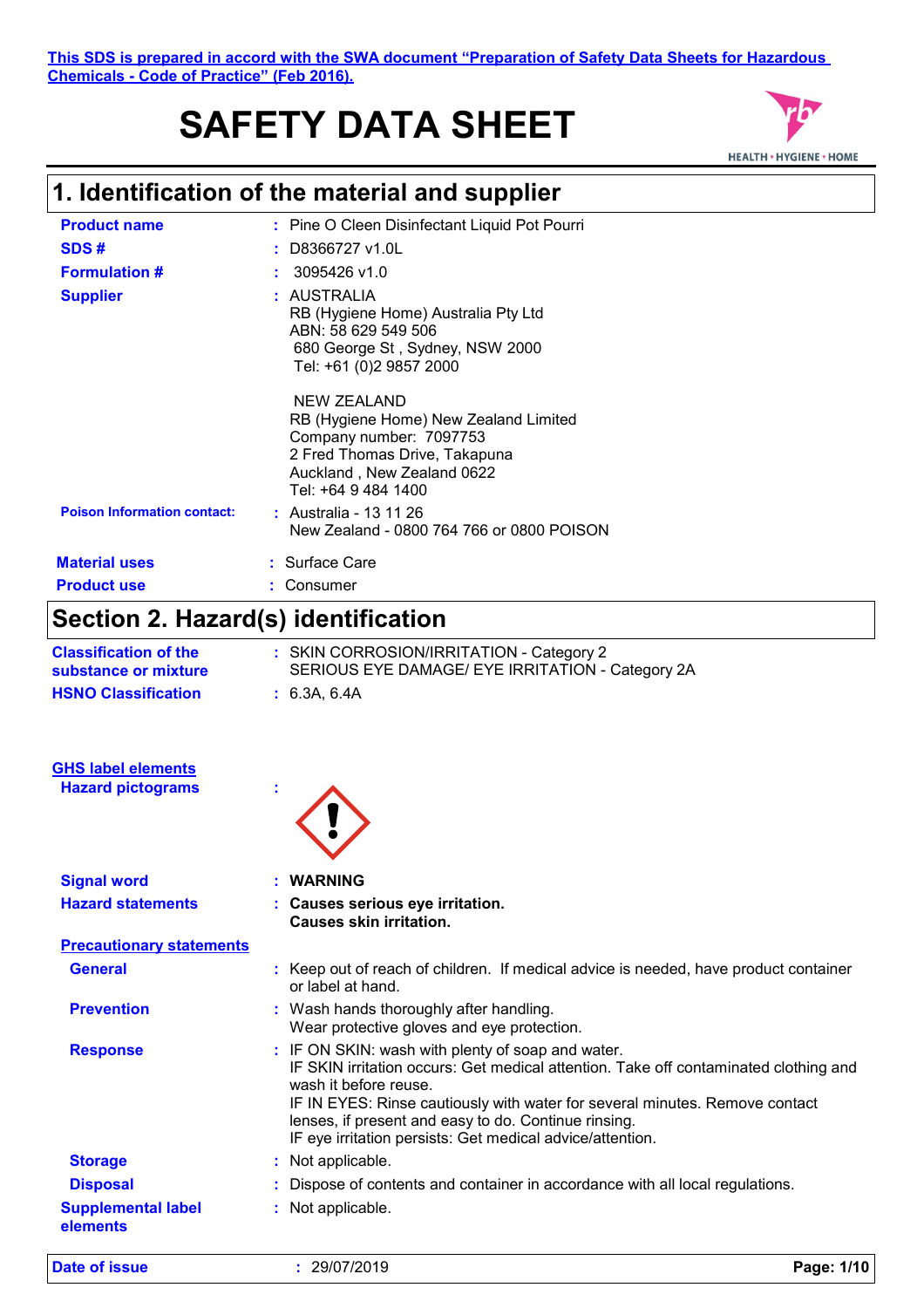# **Section 2. Hazard(s) identification**

**Other hazards which do not :** None known. **result in classification**

# **Section 3. Composition and ingredient information**

**Substance/mixture :**

: Mixture

| <b>Ingredient name</b>                                                     | $\%$ (w/w) | <b>CAS number</b> |
|----------------------------------------------------------------------------|------------|-------------------|
| quaternary ammonium compounds, benzyl-C8-18-alkyldimethyl, chlorides  ≤1.8 |            | 68424-85-1        |

### **Other Non-hazardous ingredients to 100%**

**Occupational exposure limits, if available, are listed in Section 8.**

### **Section 4. First aid measures**

### **Description of necessary first aid measures**

| <b>Eye contact</b>  | : Immediately flush eyes with plenty of water, occasionally lifting the upper and lower<br>eyelids. Check for and remove any contact lenses. Continue to rinse for at least 10<br>minutes. Get medical attention.                                                                                                                                                                                                                                                                                                                                                                                                                                                                                                                                                                                                            |
|---------------------|------------------------------------------------------------------------------------------------------------------------------------------------------------------------------------------------------------------------------------------------------------------------------------------------------------------------------------------------------------------------------------------------------------------------------------------------------------------------------------------------------------------------------------------------------------------------------------------------------------------------------------------------------------------------------------------------------------------------------------------------------------------------------------------------------------------------------|
| <b>Inhalation</b>   | : Remove victim to fresh air and keep at rest in a position comfortable for breathing.<br>If not breathing, if breathing is irregular or if respiratory arrest occurs, provide<br>artificial respiration or oxygen by trained personnel. It may be dangerous to the<br>person providing aid to give mouth-to-mouth resuscitation. Get medical attention if<br>adverse health effects persist or are severe. If unconscious, place in recovery<br>position and get medical attention immediately. Maintain an open airway. Loosen<br>tight clothing such as a collar, tie, belt or waistband.                                                                                                                                                                                                                                 |
| <b>Skin contact</b> | : Flush contaminated skin with plenty of water. Remove contaminated clothing and<br>shoes. Continue to rinse for at least 10 minutes. Get medical attention. Wash<br>clothing before reuse. Clean shoes thoroughly before reuse.                                                                                                                                                                                                                                                                                                                                                                                                                                                                                                                                                                                             |
| <b>Ingestion</b>    | : Wash out mouth with water. Remove dentures if any. Remove victim to fresh air<br>and keep at rest in a position comfortable for breathing. If material has been<br>swallowed and the exposed person is conscious, give small quantities of water to<br>drink. Stop if the exposed person feels sick as vomiting may be dangerous. Do not<br>induce vomiting unless directed to do so by medical personnel. If vomiting occurs,<br>the head should be kept low so that vomit does not enter the lungs. Get medical<br>attention if adverse health effects persist or are severe. Never give anything by<br>mouth to an unconscious person. If unconscious, place in recovery position and get<br>medical attention immediately. Maintain an open airway. Loosen tight clothing such<br>as a collar, tie, belt or waistband. |

### **Most important symptoms/effects, acute and delayed**

| Date of issue                         | : 29/07/2019                                                                               | Page: 2/10 |
|---------------------------------------|--------------------------------------------------------------------------------------------|------------|
| <b>Ingestion</b>                      | : No specific data.                                                                        |            |
| <b>Skin contact</b>                   | Adverse symptoms may include the following:<br>irritation<br>redness                       |            |
| <b>Inhalation</b>                     | : No specific data.                                                                        |            |
| <b>Eye contact</b>                    | : Adverse symptoms may include the following:<br>pain or irritation<br>watering<br>redness |            |
| <b>Over-exposure signs/symptoms</b>   |                                                                                            |            |
| <b>Ingestion</b>                      | : No known significant effects or critical hazards.                                        |            |
| <b>Skin contact</b>                   | : Causes skin irritation.                                                                  |            |
| <b>Inhalation</b>                     | : No known significant effects or critical hazards.                                        |            |
| Eye contact                           | : Causes serious eye irritation.                                                           |            |
| <b>Potential acute health effects</b> |                                                                                            |            |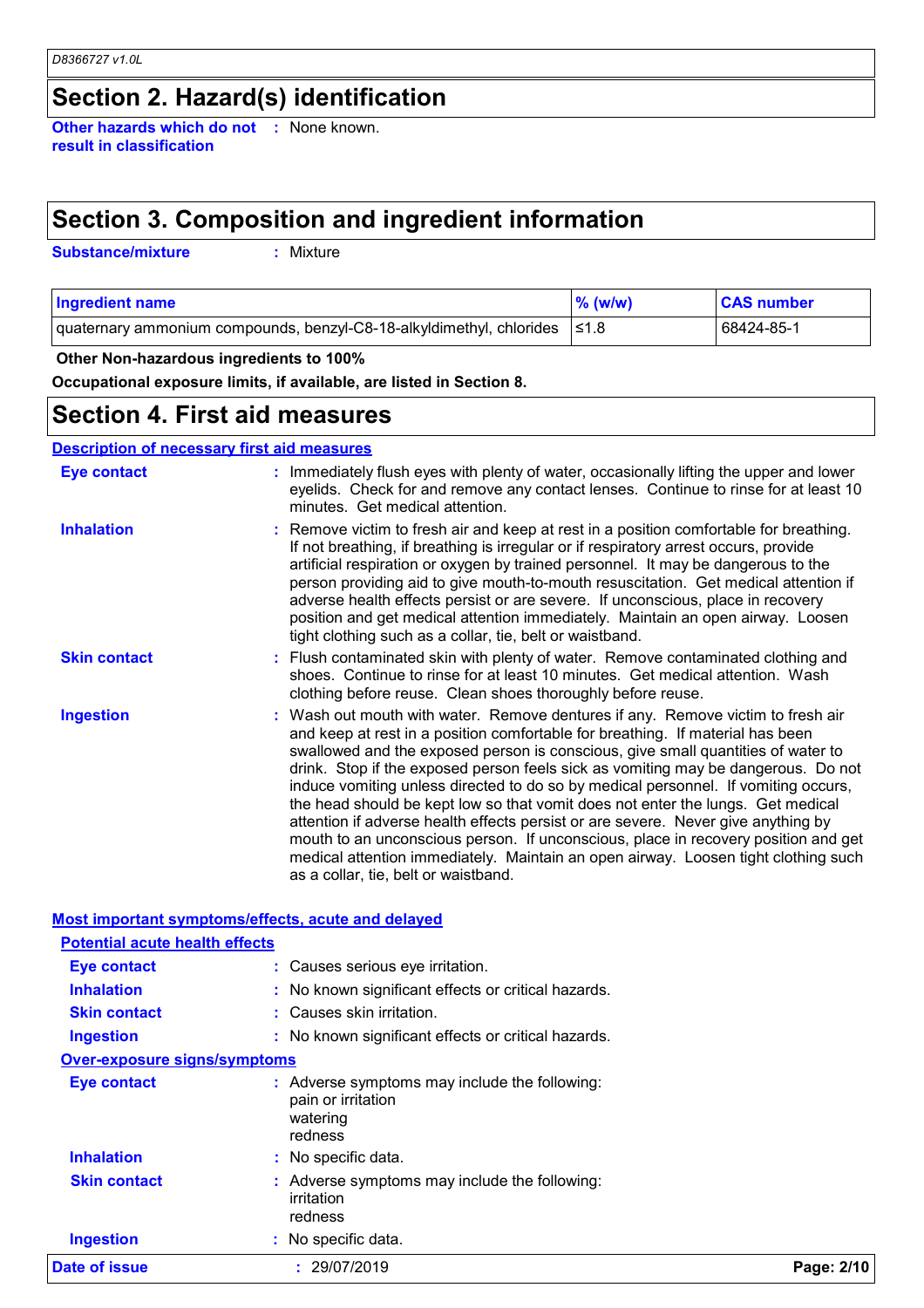# **Section 4. First aid measures**

|                                   | Indication of immediate medical attention and special treatment needed, if necessary                                                                                          |
|-----------------------------------|-------------------------------------------------------------------------------------------------------------------------------------------------------------------------------|
| <b>Notes to physician</b>         | : Treat symptomatically. Contact poison treatment specialist immediately if large<br>quantities have been ingested or inhaled.                                                |
| <b>Specific treatments</b>        | : No specific treatment.                                                                                                                                                      |
| <b>Protection of first-aiders</b> | : No action shall be taken involving any personal risk or without suitable training. It<br>may be dangerous to the person providing aid to give mouth-to-mouth resuscitation. |

**See toxicological information (Section 11)**

# **Section 5. Fire-fighting measures**

| <b>Extinguishing media</b>                             |                                                                                                                                                                                                     |
|--------------------------------------------------------|-----------------------------------------------------------------------------------------------------------------------------------------------------------------------------------------------------|
| <b>Suitable extinguishing</b><br>media                 | : Use an extinguishing agent suitable for the surrounding fire.                                                                                                                                     |
| <b>Unsuitable extinguishing</b><br>media               | : None known.                                                                                                                                                                                       |
| <b>Specific hazards arising</b><br>from the chemical   | : In a fire, hazardous decomposition products may be produced.                                                                                                                                      |
| <b>Hazardous thermal</b><br>decomposition products     | : No specific data.                                                                                                                                                                                 |
| <b>Special protective actions</b><br>for fire-fighters | : Promptly isolate the scene by removing all persons from the vicinity of the incident if<br>there is a fire. No action shall be taken involving any personal risk or without<br>suitable training. |
| <b>Special protective actions</b><br>for fire-fighters | : Fire-fighters should wear appropriate protective equipment and self-contained<br>breathing apparatus (SCBA) with a full face-piece operated in positive pressure<br>mode.                         |

# **Section 6. Accidental release measures**

| <b>Personal precautions, protective equipment and emergency procedures</b> |  |                                                                                                                                                                                                                                                                                                                                                                                                                  |
|----------------------------------------------------------------------------|--|------------------------------------------------------------------------------------------------------------------------------------------------------------------------------------------------------------------------------------------------------------------------------------------------------------------------------------------------------------------------------------------------------------------|
| For non-emergency<br>personnel                                             |  | : No action shall be taken involving any personal risk or without suitable training.<br>Evacuate surrounding areas. Keep unnecessary and unprotected personnel from<br>entering. Do not touch or walk through spilled material. Avoid breathing vapor or<br>mist. Provide adequate ventilation. Wear appropriate respirator when ventilation is<br>inadequate. Put on appropriate personal protective equipment. |
|                                                                            |  | <b>For emergency responders</b> : If specialized clothing is required to deal with the spillage, take note of any<br>information in Section 8 on suitable and unsuitable materials. See also the<br>information in "For non-emergency personnel".                                                                                                                                                                |
| <b>Environmental precautions</b>                                           |  | : Avoid dispersal of spilled material and runoff and contact with soil, waterways,<br>drains and sewers. Inform the relevant authorities if the product has caused<br>environmental pollution (sewers, waterways, soil or air).                                                                                                                                                                                  |
| <b>Methods and materials for containment and cleaning up</b>               |  |                                                                                                                                                                                                                                                                                                                                                                                                                  |
| <b>Small spill</b>                                                         |  | : Stop leak if without risk. Move containers from spill area. Dilute with water and mop<br>up if water-soluble. Alternatively, or if water-insoluble, absorb with an inert dry<br>material and place in an appropriate waste disposal container. Dispose of via a<br>licensed waste disposal contractor.                                                                                                         |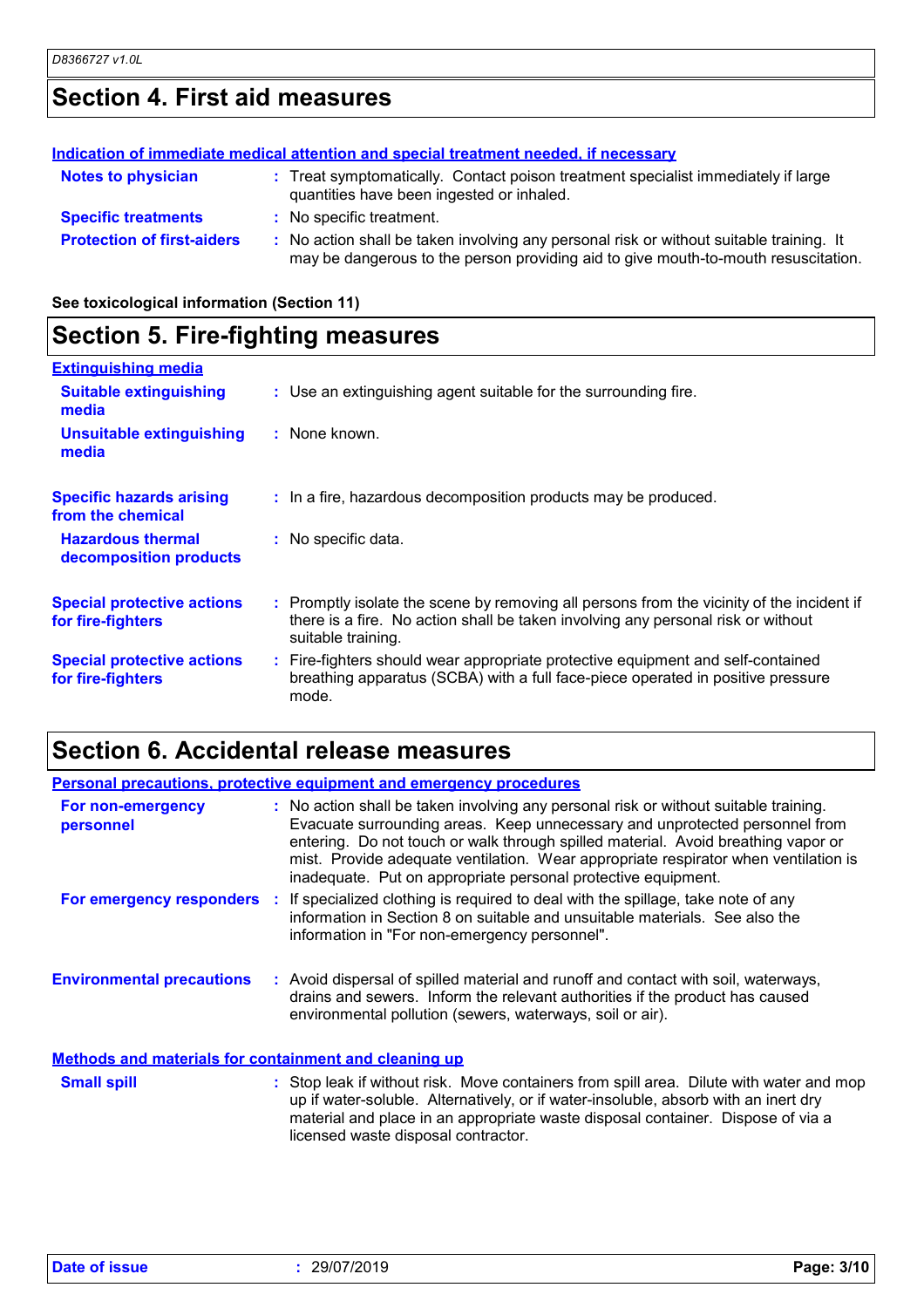# **Section 6. Accidental release measures**

| <b>Large spill</b> | : Stop leak if without risk. Move containers from spill area. Approach release from<br>upwind. Prevent entry into sewers, water courses, basements or confined areas.<br>Wash spillages into an effluent treatment plant or proceed as follows. Contain and<br>collect spillage with non-combustible, absorbent material e.g. sand, earth,<br>vermiculite or diatomaceous earth and place in container for disposal according to<br>local regulations (see Section 13). Dispose of via a licensed waste disposal<br>contractor. Contaminated absorbent material may pose the same hazard as the<br>spilled product. Note: see Section 1 for emergency contact information and Section<br>13 for waste disposal. |
|--------------------|-----------------------------------------------------------------------------------------------------------------------------------------------------------------------------------------------------------------------------------------------------------------------------------------------------------------------------------------------------------------------------------------------------------------------------------------------------------------------------------------------------------------------------------------------------------------------------------------------------------------------------------------------------------------------------------------------------------------|

**See Section 1 for emergency contact information. See Section 8 for information on appropriate personal protective equipment. See Section 13 for additional waste treatment information.**

# **Section 7. Handling and storage**

**Precautions for safe handling**

| <b>Protective measures</b>                                                       | : Put on appropriate personal protective equipment (see Section 8). Do not ingest.<br>Avoid contact with eyes, skin and clothing. Avoid breathing vapor or mist. Keep in<br>the original container or an approved alternative made from a compatible material,<br>kept tightly closed when not in use. Empty containers retain product residue and<br>can be hazardous. Do not reuse container.                                                                                                               |
|----------------------------------------------------------------------------------|---------------------------------------------------------------------------------------------------------------------------------------------------------------------------------------------------------------------------------------------------------------------------------------------------------------------------------------------------------------------------------------------------------------------------------------------------------------------------------------------------------------|
| <b>Advice on general</b><br>occupational hygiene                                 | : Eating, drinking and smoking should be prohibited in areas where this material is<br>handled, stored and processed. Workers should wash hands and face before<br>eating, drinking and smoking. Remove contaminated clothing and protective<br>equipment before entering eating areas. See also Section 8 for additional<br>information on hygiene measures.                                                                                                                                                 |
| <b>Conditions for safe storage,</b><br>including any<br><b>incompatibilities</b> | : Store in accordance with local regulations. Store in original container protected<br>from direct sunlight in a dry, cool and well-ventilated area, away from incompatible<br>materials (see Section 10) and food and drink. Keep container tightly closed and<br>sealed until ready for use. Containers that have been opened must be carefully<br>resealed and kept upright to prevent leakage. Do not store in unlabeled containers.<br>Use appropriate containment to avoid environmental contamination. |

### **Section 8. Exposure controls and personal protection**

| <b>Control parameters</b>                         |                                                                                                                                                                                                                                                                                                                                                                                                   |
|---------------------------------------------------|---------------------------------------------------------------------------------------------------------------------------------------------------------------------------------------------------------------------------------------------------------------------------------------------------------------------------------------------------------------------------------------------------|
| <b>Australia</b>                                  |                                                                                                                                                                                                                                                                                                                                                                                                   |
| <b>Occupational exposure limits</b>               |                                                                                                                                                                                                                                                                                                                                                                                                   |
| None.                                             |                                                                                                                                                                                                                                                                                                                                                                                                   |
| <b>New Zealand</b>                                |                                                                                                                                                                                                                                                                                                                                                                                                   |
| <b>Occupational exposure limits</b>               | : No exposure standard allocated.                                                                                                                                                                                                                                                                                                                                                                 |
| <b>Appropriate engineering</b><br><b>controls</b> | : Good general ventilation should be sufficient to control worker exposure to airborne<br>contaminants.                                                                                                                                                                                                                                                                                           |
| <b>Environmental exposure</b><br><b>controls</b>  | : Emissions from ventilation or work process equipment should be checked to ensure<br>they comply with the requirements of environmental protection legislation. In some<br>cases, fume scrubbers, filters or engineering modifications to the process<br>equipment will be necessary to reduce emissions to acceptable levels.                                                                   |
| <b>Individual protection measures</b>             |                                                                                                                                                                                                                                                                                                                                                                                                   |
| <b>Hygiene measures</b>                           | : Wash hands, forearms and face thoroughly after handling chemical products, before<br>eating, smoking and using the lavatory and at the end of the working period.<br>Appropriate techniques should be used to remove potentially contaminated clothing.<br>Wash contaminated clothing before reusing. Ensure that eyewash stations and<br>safety showers are close to the workstation location. |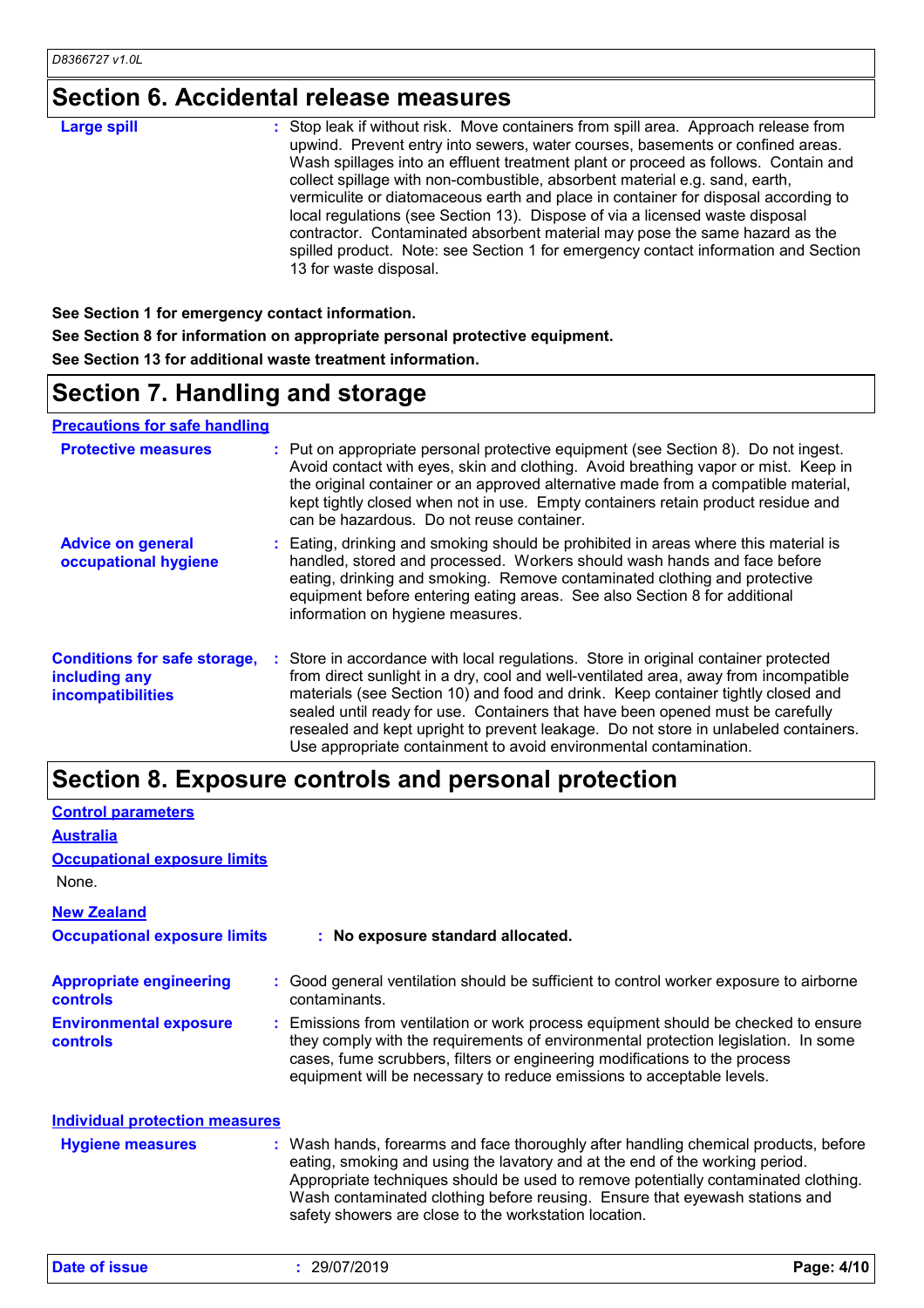# **Section 8. Exposure controls and personal protection**

| <b>Eye/face protection</b><br><b>Skin protection</b> | Safety eyewear complying with an approved standard should be used when a risk<br>assessment indicates this is necessary to avoid exposure to liquid splashes, mists,<br>gases or dusts. If contact is possible, the following protection should be worn,<br>unless the assessment indicates a higher degree of protection: chemical splash<br>goggles.                                                                   |
|------------------------------------------------------|--------------------------------------------------------------------------------------------------------------------------------------------------------------------------------------------------------------------------------------------------------------------------------------------------------------------------------------------------------------------------------------------------------------------------|
|                                                      |                                                                                                                                                                                                                                                                                                                                                                                                                          |
| <b>Hand protection</b>                               | : Considering the parameters specified by the glove manufacturer, check during use<br>that the gloves are still retaining their protective properties. It should be noted that<br>the time to breakthrough for any glove material may be different for different glove<br>manufacturers. In the case of mixtures, consisting of several substances, the<br>protection time of the gloves cannot be accurately estimated. |
| <b>Body protection</b>                               | : Personal protective equipment for the body should be selected based on the task<br>being performed and the risks involved and should be approved by a specialist<br>before handling this product.                                                                                                                                                                                                                      |
| <b>Other skin protection</b>                         | : Appropriate footwear and any additional skin protection measures should be<br>selected based on the task being performed and the risks involved and should be<br>approved by a specialist before handling this product.                                                                                                                                                                                                |
| <b>Respiratory protection</b>                        | : Based on the hazard and potential for exposure, select a respirator that meets the<br>appropriate standard or certification. Respirators must be used according to a<br>respiratory protection program to ensure proper fitting, training, and other important<br>aspects of use.                                                                                                                                      |

# **Section 9. Physical and chemical properties**

| <b>Appearance</b>                                 |    |                                                                      |
|---------------------------------------------------|----|----------------------------------------------------------------------|
| <b>Physical state</b>                             |    | : Liquid. [Clear]                                                    |
| <b>Color</b>                                      |    | $:$ Pink                                                             |
| Odor                                              |    | characteristic rose, spicy odour.                                    |
| <b>Odor threshold</b>                             | ٠  | Not available.                                                       |
| <b>Melting point</b>                              | ÷. | Not available.                                                       |
| <b>Boiling point</b>                              |    | Not available.                                                       |
| <b>Flash point</b>                                |    | Closed cup: >93.3°C (>199.9°F)                                       |
| <b>Evaporation rate</b>                           | ÷  | Not available.                                                       |
| <b>Flammability (solid, gas)</b>                  |    | Not available.                                                       |
| Lower and upper explosive<br>(flammable) limits   |    | $:$ Not available.                                                   |
| <b>Vapor pressure</b>                             |    | $:$ Not available.                                                   |
| <b>Vapor density</b>                              |    | Not available.                                                       |
| <b>Relative density</b>                           |    | 1.003 to 1.013                                                       |
| <b>Solubility</b>                                 |    | Easily soluble in the following materials: cold water and hot water. |
| <b>Solubility in water</b>                        |    | $:$ Not available.                                                   |
| <b>Partition coefficient: n-</b><br>octanol/water |    | : Not available.                                                     |
| <b>Auto-ignition temperature</b>                  |    | $:$ Not available.                                                   |
| <b>Decomposition temperature</b>                  |    | $:$ Not available.                                                   |
| <b>Viscosity</b>                                  |    | Not available.                                                       |
| Flow time (ISO 2431)                              |    | Not available.                                                       |
|                                                   |    |                                                                      |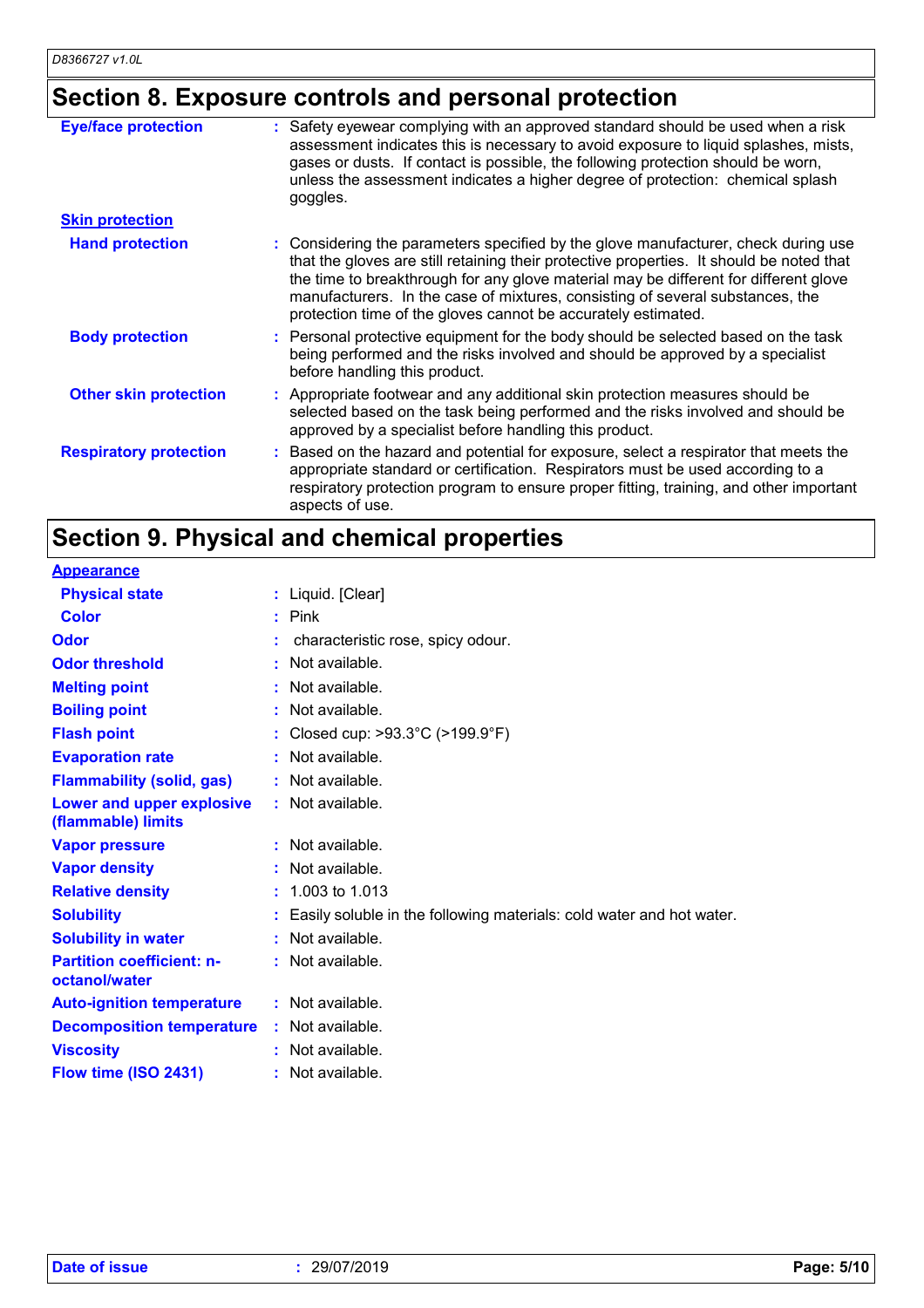# **Section 10. Stability and reactivity**

| <b>Hazardous decomposition</b><br>products   | : Under normal conditions of storage and use, hazardous decomposition products<br>should not be produced. |
|----------------------------------------------|-----------------------------------------------------------------------------------------------------------|
| <b>Incompatible materials</b>                | : No specific data.                                                                                       |
| <b>Conditions to avoid</b>                   | $:$ No specific data.                                                                                     |
| <b>Possibility of hazardous</b><br>reactions | : Under normal conditions of storage and use, hazardous reactions will not occur.                         |
| <b>Chemical stability</b>                    | : The product is stable.                                                                                  |
| <b>Reactivity</b>                            | : No specific test data related to reactivity available for this product or its ingredients.              |

### **Section 11. Toxicological information**

### **Information on toxicological effects**

### **Acute toxicity**

| <b>Product/ingredient name</b>                                                   | <b>Result</b> | <b>Species</b> | <b>Dose</b> | <b>Exposure</b> |
|----------------------------------------------------------------------------------|---------------|----------------|-------------|-----------------|
| I quaternary ammonium<br>compounds, benzyl-<br>C8-18-alkyldimethyl,<br>chlorides | LD50 Dermal   | Rabbit         | 2848 mg/kg  |                 |
|                                                                                  | LD50 Dermal   | Rabbit         | 3413 mg/kg  |                 |
|                                                                                  | LD50 Oral     | Rat            | 344 mg/kg   |                 |
|                                                                                  | LD50 Oral     | Rat            | 398 mg/kg   |                 |

**Conclusion/Summary :** Based on available data, the classification criteria are not met.

### **Irritation/Corrosion**

| <b>Product/ingredient name</b>                                                            | <b>Result</b>          | <b>Species</b> | <b>Score</b> | <b>Exposure</b>           | <b>Observation</b> |
|-------------------------------------------------------------------------------------------|------------------------|----------------|--------------|---------------------------|--------------------|
| I quaternary ammonium<br>  compounds, benzyl-<br>C8-18-alkyldimethyl,<br><b>chlorides</b> | Skin - Severe irritant | Rabbit         |              | $ 25 \text{ milligrams} $ |                    |

**Conclusion/Summary**

**Skin :** Based on Calculation Method: Causes skin irritation.

**Eyes :** Based on Calculation method: Causes serious eye irritation.

**Respiratory :** Based on available data, the classification criteria are not met.

**Sensitization**

| <b>Product/ingredient name</b>                                                 | <b>Route of</b><br><b>exposure</b> | <b>Species</b> | <b>Result</b>   |
|--------------------------------------------------------------------------------|------------------------------------|----------------|-----------------|
| quaternary ammonium<br>compounds, benzyl-<br>C8-18-alkyldimethyl,<br>chlorides | skin                               | Guinea pig     | Not sensitizing |

### **Conclusion/Summary**

**Skin :** Based on available data, the classification criteria are not met.

**Respiratory :** Based on available data, the classification criteria are not met.

**Mutagenicity**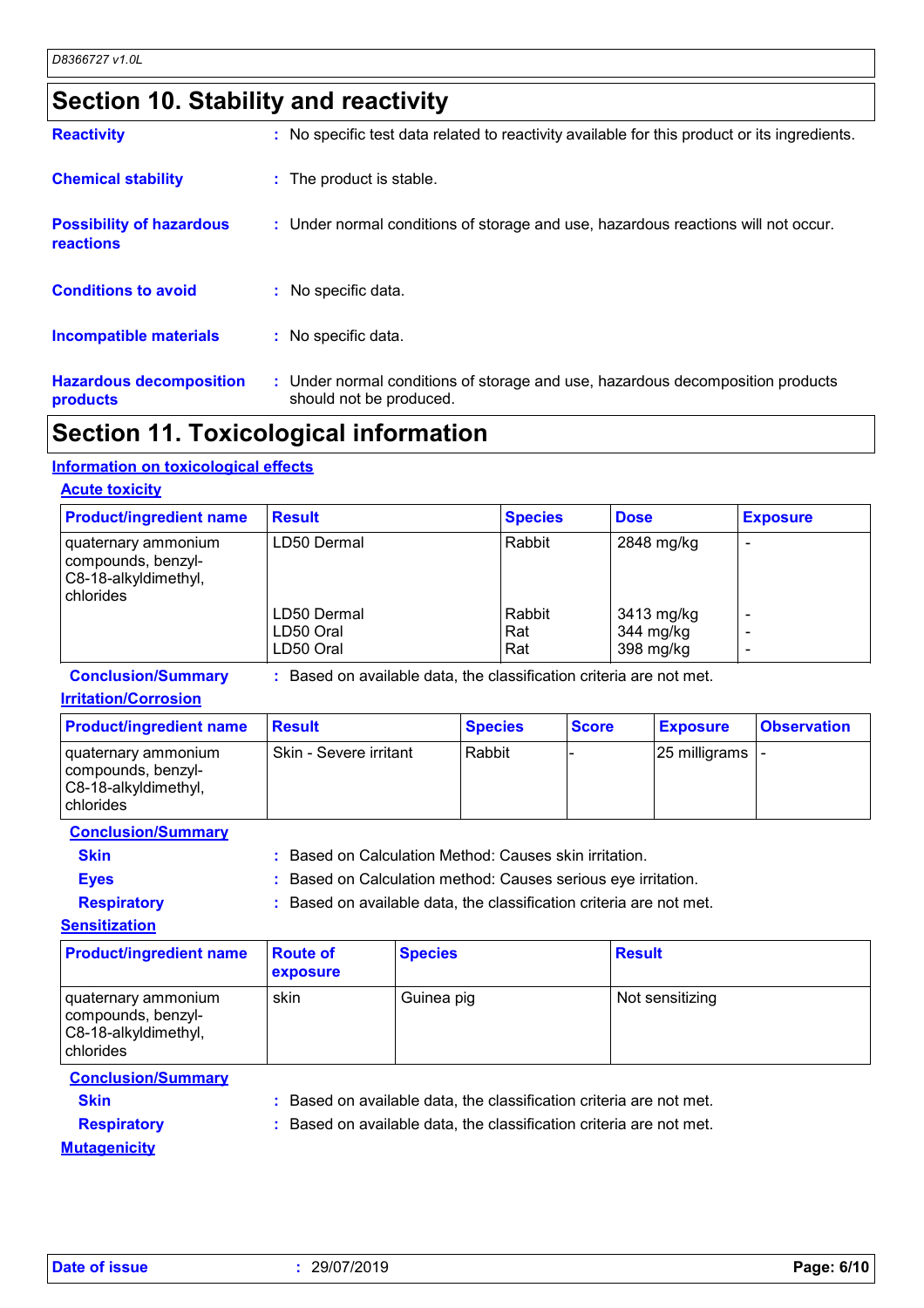# **Section 11. Toxicological information**

| <b>Product/ingredient name</b>                                                                  | <b>Test</b>                                                                                | <b>Experiment</b>                                                   | <b>Result</b> |
|-------------------------------------------------------------------------------------------------|--------------------------------------------------------------------------------------------|---------------------------------------------------------------------|---------------|
| quaternary ammonium<br>compounds, benzyl-<br>C8-18-alkyldimethyl,<br>chlorides                  | OECD 471 - Bacterial<br><b>Reverse Mutation Test</b>                                       | Experiment: In vitro<br>Subject: Bacteria                           | Negative      |
|                                                                                                 | OECD 473 -<br>Mammalian<br>Chromosamal<br><b>Aberration Test</b>                           | Experiment: In vitro<br>Subject: Mammalian-Animal                   | Negative      |
|                                                                                                 | <b>OECD 476 -</b><br>Mammalian Cell Gene<br><b>Mutation Test</b>                           | Experiment: In vitro<br>Subject: Mammalian-Animal                   | Negative      |
| <b>Conclusion/Summary</b><br><b>Carcinogen</b><br>Not available.                                |                                                                                            | : Based on available data, the classification criteria are not met. |               |
| <b>Conclusion/Summary</b><br><b>Reproduction toxicity</b><br>Not available.                     |                                                                                            | : Based on available data, the classification criteria are not met. |               |
| <b>Conclusion/Summary</b><br><b>Teratogenicity</b><br>Not available.                            |                                                                                            | : Based on available data, the classification criteria are not met. |               |
| <b>Conclusion/Summary</b><br>Specific target organ toxicity (single exposure)<br>Not available. |                                                                                            | : Based on available data, the classification criteria are not met. |               |
| <b>Specific target organ toxicity (repeated exposure)</b><br>Not available.                     |                                                                                            |                                                                     |               |
| <b>Aspiration hazard</b><br>Not available.                                                      |                                                                                            |                                                                     |               |
| <b>Information on the likely : Not available.</b><br>routes of exposure                         |                                                                                            |                                                                     |               |
| <b>Potential acute health effects</b>                                                           |                                                                                            |                                                                     |               |
| <b>Eye contact</b>                                                                              | : Causes serious eye irritation.                                                           |                                                                     |               |
| <b>Inhalation</b>                                                                               |                                                                                            | No known significant effects or critical hazards.                   |               |
| <b>Skin contact</b>                                                                             | : Causes skin irritation.                                                                  |                                                                     |               |
| <b>Ingestion</b>                                                                                |                                                                                            | : No known significant effects or critical hazards.                 |               |
| <b>Symptoms related to the physical, chemical and toxicological characteristics</b>             |                                                                                            |                                                                     |               |
| <b>Eye contact</b>                                                                              | : Adverse symptoms may include the following:<br>pain or irritation<br>watering<br>redness |                                                                     |               |
| <b>Inhalation</b>                                                                               | : No specific data.                                                                        |                                                                     |               |
| <b>Skin contact</b>                                                                             | : Adverse symptoms may include the following:<br>irritation<br>redness                     |                                                                     |               |
| <b>Ingestion</b>                                                                                | : No specific data.                                                                        |                                                                     |               |
|                                                                                                 |                                                                                            |                                                                     |               |

### **Delayed and immediate effects and also chronic effects from short and long term exposure Short term exposure**

| Date of issue | 29/07/2019 | Page: 7/10 |
|---------------|------------|------------|
|---------------|------------|------------|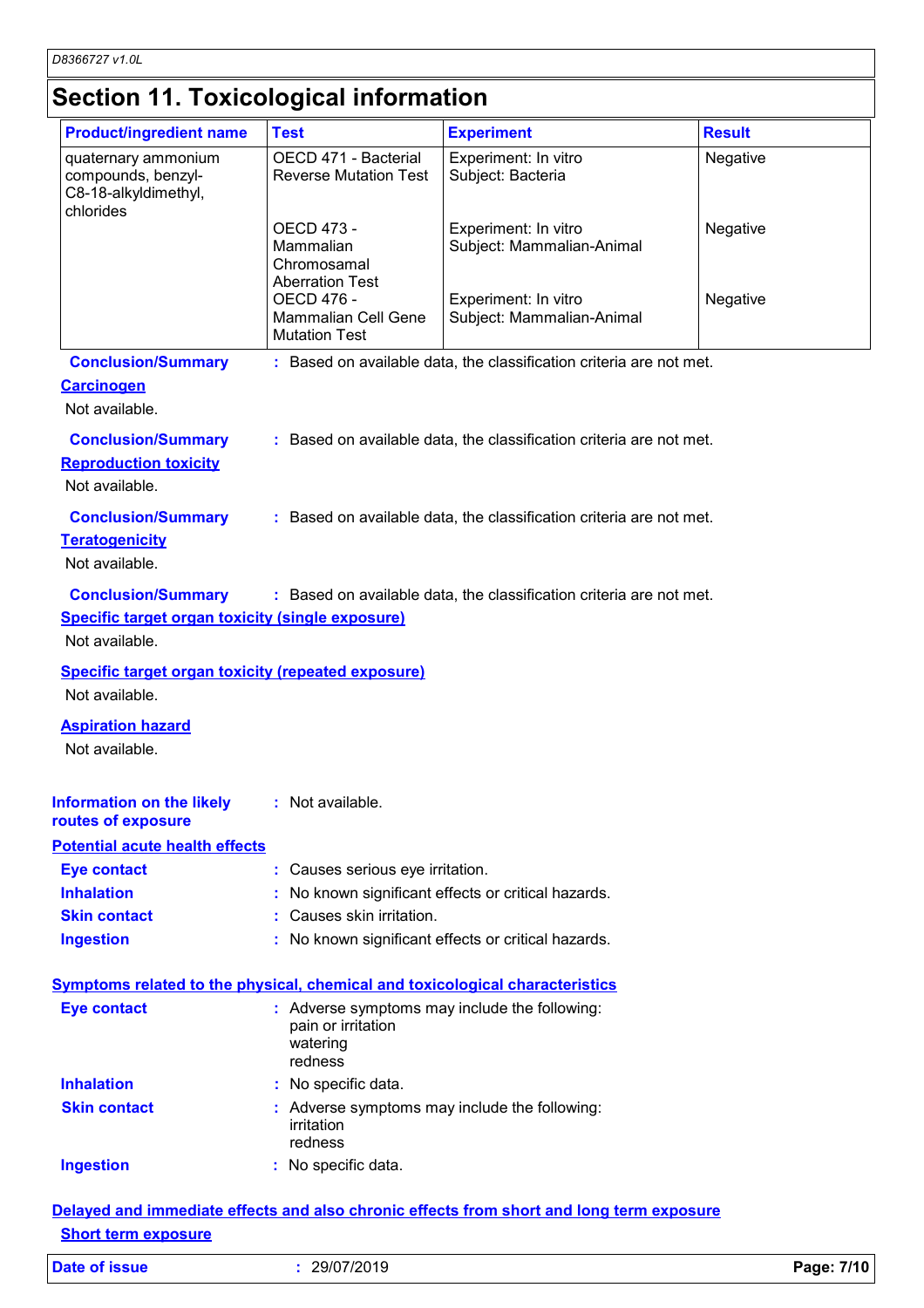# **Section 11. Toxicological information**

| <b>Potential immediate</b><br><b>effects</b>      | $:$ Not available.                                                  |
|---------------------------------------------------|---------------------------------------------------------------------|
| <b>Potential delayed effects : Not available.</b> |                                                                     |
| <b>Long term exposure</b>                         |                                                                     |
| <b>Potential immediate</b><br><b>effects</b>      | : Not available.                                                    |
| <b>Potential delayed effects : Not available.</b> |                                                                     |
| <b>Potential chronic health effects</b>           |                                                                     |
| Not available.                                    |                                                                     |
| <b>Conclusion/Summary</b>                         | : Based on available data, the classification criteria are not met. |
| <b>General</b>                                    | : No known significant effects or critical hazards.                 |
| <b>Carcinogenicity</b>                            | : No known significant effects or critical hazards.                 |
| <b>Mutagenicity</b>                               | : No known significant effects or critical hazards.                 |
| <b>Teratogenicity</b>                             | : No known significant effects or critical hazards.                 |
| <b>Developmental effects</b>                      | : No known significant effects or critical hazards.                 |
| <b>Fertility effects</b>                          | : No known significant effects or critical hazards.                 |

### **Numerical measures of toxicity**

|--|

| Route | <b>ATE value</b> |
|-------|------------------|
| Oral  | 23271.3 mg/kg    |

# **Section 12. Ecological information**

### **Toxicity**

| <b>Product/ingredient name</b>                                                 | <b>Result</b>                                                     | <b>Species</b>                      | <b>Exposure</b>      |
|--------------------------------------------------------------------------------|-------------------------------------------------------------------|-------------------------------------|----------------------|
| quaternary ammonium<br>compounds, benzyl-<br>C8-18-alkyldimethyl,<br>chlorides | Acute EC50 0.016 mg/l                                             | Daphnia                             | 48 hours             |
|                                                                                | Acute LC50 64 ppb Fresh water<br>Chronic EC10 0.009 mg/l          | Fish - Oncorhynchus mykiss<br>Algae | 96 hours<br>72 hours |
| <b>Conclusion/Summary</b>                                                      | Based on available data, the classification criteria are not met. |                                     |                      |

### **Persistence and degradability**

**Conclusion/Summary :** The surfactant(s) contained in this preparation complies (comply) with the biodegradability criteria as laid down in Regulation (EC) No.648/2004 on detergents. Data to support this assertion are held at the disposal of the competent authorities of the Member States and will be made available to them, at their direct request or at the request of a detergent manufacturer.

| <b>Product/ingredient name</b>                                                          | <b>Aquatic half-life</b> | <b>Photolysis</b> | <b>Biodegradability</b> |
|-----------------------------------------------------------------------------------------|--------------------------|-------------------|-------------------------|
| I quaternary ammonium<br>compounds, benzyl-<br>C8-18-alkyldimethyl,<br><b>chlorides</b> |                          |                   | <b>Readily</b>          |

### **Bioaccumulative potential**

Not available.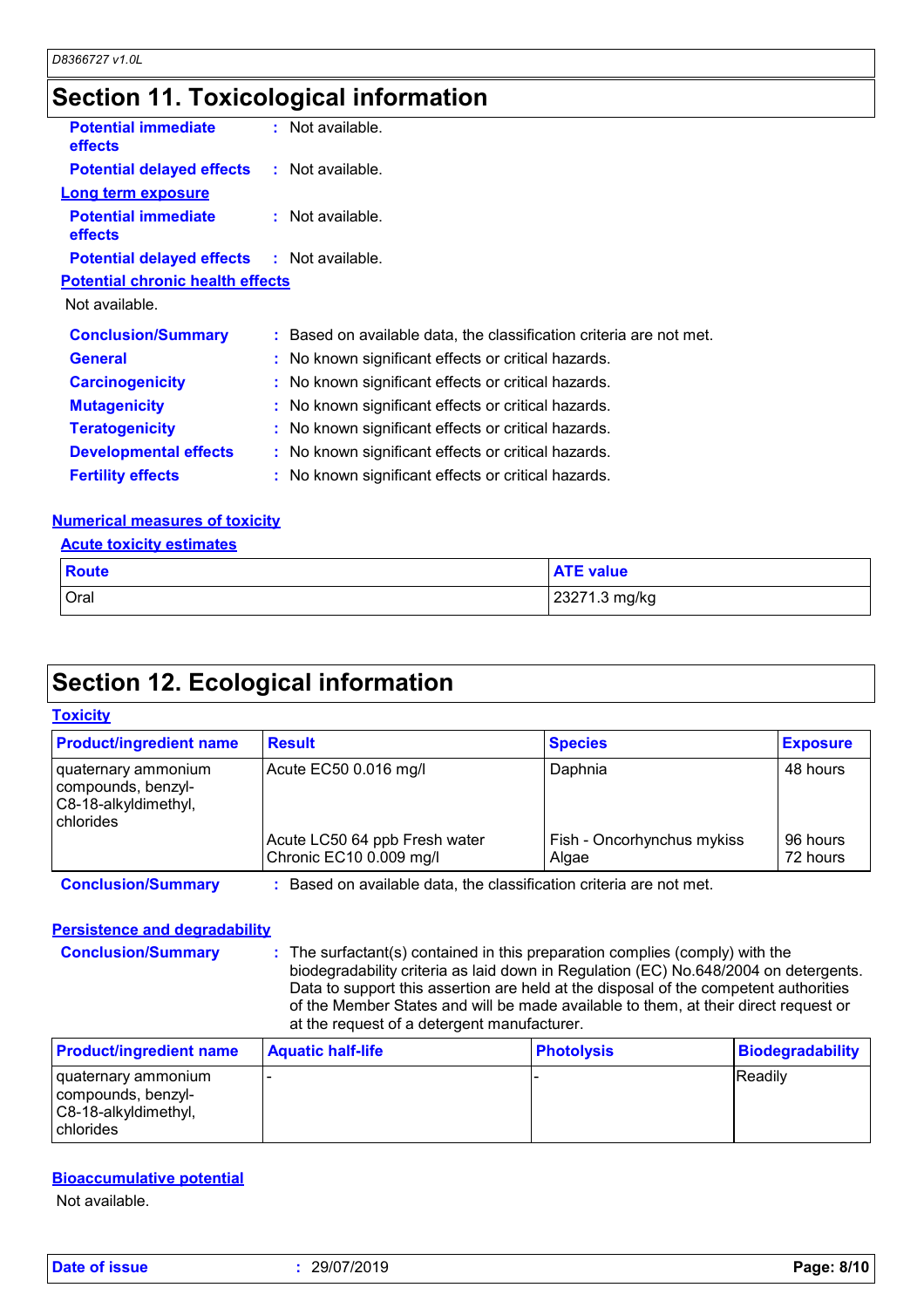# **Section 12. Ecological information**

### **Mobility in soil**

**Soil/water partition coefficient (K**<sub>oc</sub>)

**:** Not available.

**Other adverse effects :** No known significant effects or critical hazards.

### **Section 13. Disposal considerations**

The generation of waste should be avoided or minimized wherever possible. Disposal of this product, solutions and any by-products should at all times comply with the requirements of environmental protection and waste disposal legislation and any regional local authority requirements. Dispose of surplus and nonrecyclable products via a licensed waste disposal contractor. Waste should not be disposed of untreated to the sewer unless fully compliant with the requirements of all authorities with jurisdiction. Waste packaging should be recycled. Incineration or landfill should only be considered when recycling is not feasible. This material and its container must be disposed of in a safe way. Care should be taken when handling emptied containers that have not been cleaned or rinsed out. Empty containers or liners may retain some product residues. Avoid dispersal of spilled material and runoff and contact with soil, waterways, drains and sewers. **Disposal methods :**

### **Section 14. Transport information**

|                                      | <b>ADG</b>               | <b>ADR/RID</b> | <b>IMDG</b>    | <b>IATA</b>    |
|--------------------------------------|--------------------------|----------------|----------------|----------------|
| <b>UN number</b>                     | Not regulated.           | Not regulated. | Not regulated. | Not regulated. |
| <b>UN proper</b><br>shipping name    | $\overline{\phantom{0}}$ |                |                |                |
| <b>Transport hazard</b><br>class(es) | $\overline{\phantom{a}}$ | ٠              |                |                |
| <b>Packing group</b>                 | $\overline{\phantom{a}}$ | ٠              |                |                |
| <b>Environmental</b><br>hazards      | No.                      | No.            | No.            | No.            |

**Special precautions for user Transport within user's premises:** always transport in closed containers that are **:** upright and secure. Ensure that persons transporting the product know what to do in the event of an accident or spillage.

**Transport in bulk according to Annex II of MARPOL and the IBC Code :** Not available.

### **Section 15. Regulatory information**

| <b>Standard Uniform Schedule of Medicine and Poisons</b>    |                                                                        |            |
|-------------------------------------------------------------|------------------------------------------------------------------------|------------|
| Not scheduled                                               |                                                                        |            |
|                                                             | <b>Model Work Health and Safety Requiations - Scheduled Substances</b> |            |
| No listed substance                                         |                                                                        |            |
| <b>Australia inventory (AICS)</b>                           | : All components are listed or exempted.                               |            |
| <b>New Zealand Inventory of</b><br><b>Chemicals (NZIoC)</b> | : All components are listed or exempted.                               |            |
| <b>HSNO Group Standard</b>                                  | : Cleaning Products (Subsidiary Hazard)                                |            |
| <b>HSNO Approval Number</b>                                 | : HSR002530                                                            |            |
| Date of issue                                               | 29/07/2019                                                             | Page: 9/10 |